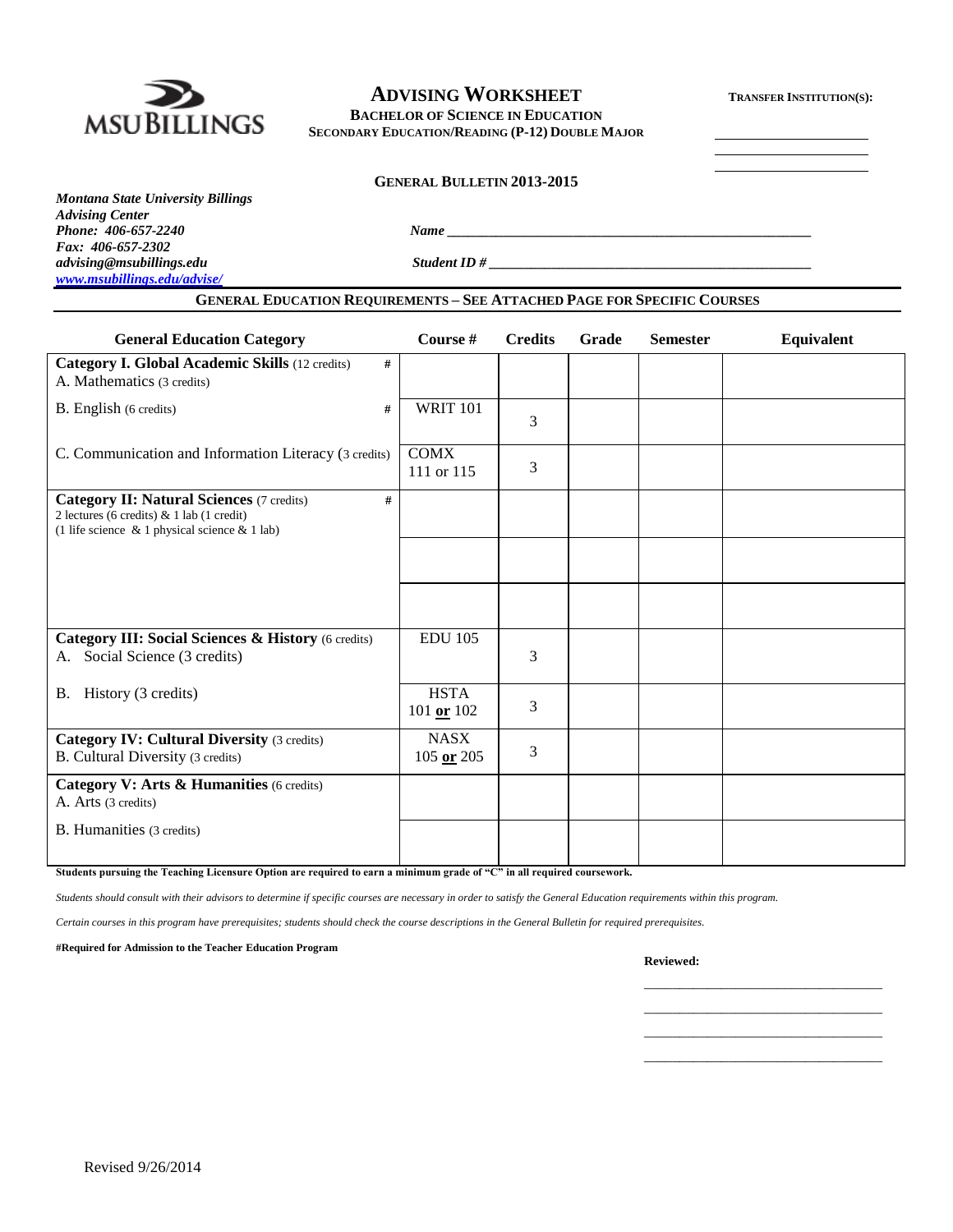# **GENERAL EDUCATION REQUIREMENTS**

|             |            | <b>CATEGORY I: GLOBAL ACADEMIC SKILLS</b>                          | 12 credits                                 |
|-------------|------------|--------------------------------------------------------------------|--------------------------------------------|
|             |            | <b>Subcategory A - Mathematics</b>                                 | 3 credits                                  |
| М           | 105        | <b>Contemporary Mathematics</b>                                    | 3                                          |
| М           | 114        | <b>Extended Technical Mathematics</b>                              | 3                                          |
| М           | 121        | College Algebra                                                    | $\frac{3}{3}$                              |
| M           | 122        | College Trigonometry                                               |                                            |
| М           | 131        | Mathematics for Elementary Teachers II                             | 3                                          |
| М           | 143        | <b>Finite Mathematics</b>                                          | $\overline{\mathcal{L}}$                   |
| М           | 171        | Calculus I                                                         | 5                                          |
| М           | 171        | Calculus I                                                         | 4                                          |
| <b>STAT</b> | 141        | <b>Introduction to Statistical Concepts</b>                        | 3                                          |
| <b>STAT</b> | 216        | <b>Introduction to Statistics</b>                                  | 4                                          |
|             |            | Subcategory B - English                                            | <b>6</b> credits                           |
| WRIT        | <i>101</i> | <b>College Writing I</b>                                           | 3                                          |
| WRIT        | 121        | Introduction to Technical Writiing                                 | 3                                          |
| WRIT        | 122        | Intruduction to Business Writing                                   |                                            |
| WRIT        | 201        | College Writing II                                                 | $\begin{array}{c} 3 \\ 3 \\ 3 \end{array}$ |
| WRIT        | 220        | Business & Professional Writing                                    |                                            |
| WRIT        | 221        | Intermediate Technical Writing                                     | 3                                          |
|             |            | Subcategory C- Communication & Information Literacy 3 credits<br>. |                                            |

| <i>COMX</i> | 111        | Introduction to Public Speaking               |  |
|-------------|------------|-----------------------------------------------|--|
| <i>COMX</i> | <i>115</i> | Introduction to Interpersonal Communication 3 |  |

#### **CATEGORY II: NATURAL SCIENCES 6 cr. lecture & 1 cr. lab**

*Students are required to take one course from each subcategory and at least one corresponding lab or SCIN 101, 102, 103 & 104*

|             |                                             | <b>Subcategory A - Life Sciences</b>                                             |              |  |  |  |  |
|-------------|---------------------------------------------|----------------------------------------------------------------------------------|--------------|--|--|--|--|
| <b>BIOB</b> | 101                                         | Discover Biology                                                                 | 3            |  |  |  |  |
| <b>BIOB</b> | 102                                         | Discover Biology Lab                                                             | $\mathbf{1}$ |  |  |  |  |
| <b>BIOB</b> | 160                                         | Principles of Living Systems                                                     | 3            |  |  |  |  |
| <b>BIOB</b> | 161                                         | Principles of Living Systems Lab                                                 | 1            |  |  |  |  |
|             |                                             | <b>Subcategory B – Physical Sciences</b>                                         |              |  |  |  |  |
| ASTR        | 110                                         | Introduction to Astronomy                                                        | 3            |  |  |  |  |
| ASTR        | 111                                         | Introduction to Astronomy Lab                                                    | 1            |  |  |  |  |
| <b>CHMY</b> | 121                                         | Introduction to General Chemistry                                                | 3            |  |  |  |  |
| <b>CHMY</b> | 122                                         | Introduction to General Chemistry Lab                                            | 1            |  |  |  |  |
| <b>CHMY</b> | 141                                         | College Chemistry I                                                              | 3            |  |  |  |  |
| <b>CHMY</b> | 142                                         | College Chemistry Laboratory I                                                   | 1            |  |  |  |  |
| <b>GEO</b>  | 101                                         | <b>Introduction to Physical Geology</b>                                          | 3            |  |  |  |  |
| GEO         | 102                                         | Introduction to Physical Geology Laboratory                                      | 1            |  |  |  |  |
| <b>GPHY</b> | 111                                         | Introduction to Physical Geography                                               | 3            |  |  |  |  |
| GPHY        | 112                                         | Introduction to Physical Geography Lab                                           | 1            |  |  |  |  |
| PHSX        | 103                                         | Our Physical World                                                               | 3            |  |  |  |  |
| PHSX        | 104                                         | Our Physical World Lab                                                           | 1            |  |  |  |  |
| PHSX        | 205                                         | College Physics I                                                                | 3            |  |  |  |  |
| PHSX        | 206                                         | College Physics I Lab                                                            | $\mathbf{1}$ |  |  |  |  |
| PHSX        | 105                                         | Fundamentals of Phys Sci                                                         | 3            |  |  |  |  |
| PHSX        | 106                                         | Fundamentals of Phys Sci Lab                                                     | 1            |  |  |  |  |
|             | Subcategories A and B – Integrated Sciences |                                                                                  |              |  |  |  |  |
|             |                                             | SCIN 101, 102, 103 & 104 Integrated Sciences<br>$3, \frac{1}{2}, 3, \frac{1}{2}$ |              |  |  |  |  |

**CATEGORY III: SOCIAL SCIENCES AND HISTORY 6 credits** *Stdents are required to take one course from each subcategory* Physical Anthropology & Archeology 3 BGEN 105 Introduction to Business 3<br>COMT 106 Communicating in a Dynamic Workplace 3 COMT 106 Communicating in a Dynamic Workplace 3<br>ECNS 201 Principles of Microeconomics 3 Principles of Microeconomics ECNS 202 Principles of Macroeconomics 3 *EDU 105 Education and Democracy 3* GPHY 141 Geography of World Regions 3 HTH 110 Personal Health and Wellness 3<br>PSCI 220 Introduction to Comparative Government 3 PSCI 220 Introduction to Comparative Government 3<br>PSCI 210 Introduction to American Government 3 PSCI 210 Introduction to American Government 3<br>PSYX 100 Introduction to Psychology 3 Introduction to Psychology PSYX 231 Human Relations 3 SOCI 101 Introduction to Sociology 3 SOCI 201 Social Problems 3

|                             |            | <b>CATEGORY IV: HISTORY &amp; CULTURAL DIVERSITY</b> | 6 credits |
|-----------------------------|------------|------------------------------------------------------|-----------|
|                             |            | Subcategory A - History                              | 3 credits |
|                             |            | <b>HSTA</b> 101 American History I                   | 3         |
| <u>OR</u><br><b>HSTA</b>    | 102        | <b>American History II</b>                           | 3         |
|                             |            | <b>Subcategory B - Cultural Diversity</b>            | 3 credits |
| <b>NASX</b>                 | 105        | <b>Introduction to Native American Studies</b>       | 3         |
| $\mathbf{r}$<br><b>NASX</b> | <b>205</b> | <b>Native Americans in Contemporary Society 3</b>    |           |

#### **CATEGORY V: ARTS & HUMANITIES 6 credits**

| <b>Subcategory A - Arts</b> |     |                                     | 3 credits                                  |
|-----------------------------|-----|-------------------------------------|--------------------------------------------|
| <b>ARTZ</b>                 | 101 | <b>Art Fundamentals</b>             | 3                                          |
| ARTZ                        | 105 | Visual Language-Drawing             | 3                                          |
| ARTZ                        | 131 | Ceramics for Non-majors             | 3                                          |
| FILM                        | 160 | Introduction to World Cinema        | $\frac{3}{3}$                              |
| CRWR                        | 240 | Intro Creative Writing Workshop     |                                            |
| <b>FILM</b>                 | 160 | Introduction to World Cinema        |                                            |
| LIT                         | 270 | Film & Literature                   | $\begin{array}{c} 3 \\ 3 \\ 3 \end{array}$ |
| <b>MART</b>                 | 260 | Computer Presentation and Animation |                                            |
| MUSI                        | 101 | <b>Enjoyment of Music</b>           | $\overline{3}$                             |
| MUSI                        | 114 | Band: MSUB Symphonic                | 1                                          |
| MUSI                        | 131 | Jazz Ensemble I: MSUB               | 1                                          |
| MUSI                        | 147 | Choral Ensemble: University Chorus  | 1                                          |
| THTR                        | 101 | Introduction to Theatre             | 3                                          |
| <b>THTR</b>                 | 120 | Introduction to Acting I            | 3                                          |
|                             |     | <b>Subcategory B - Humanities</b>   | 3 credits                                  |
| ARTH                        | 150 | Introduction to Art History         | 3                                          |
| <b>HONR</b>                 | 111 | Perspectives and Understanding      | 3                                          |
| LIT                         | 110 | Introduction to Literature          | 3                                          |
| LIT                         | 240 | The Bible as Literature             | 3                                          |
| PHL.                        | 110 | Introduction to Ethics              |                                            |
| PHL                         | 111 | Philosophies of Life                | $\frac{3}{3}$                              |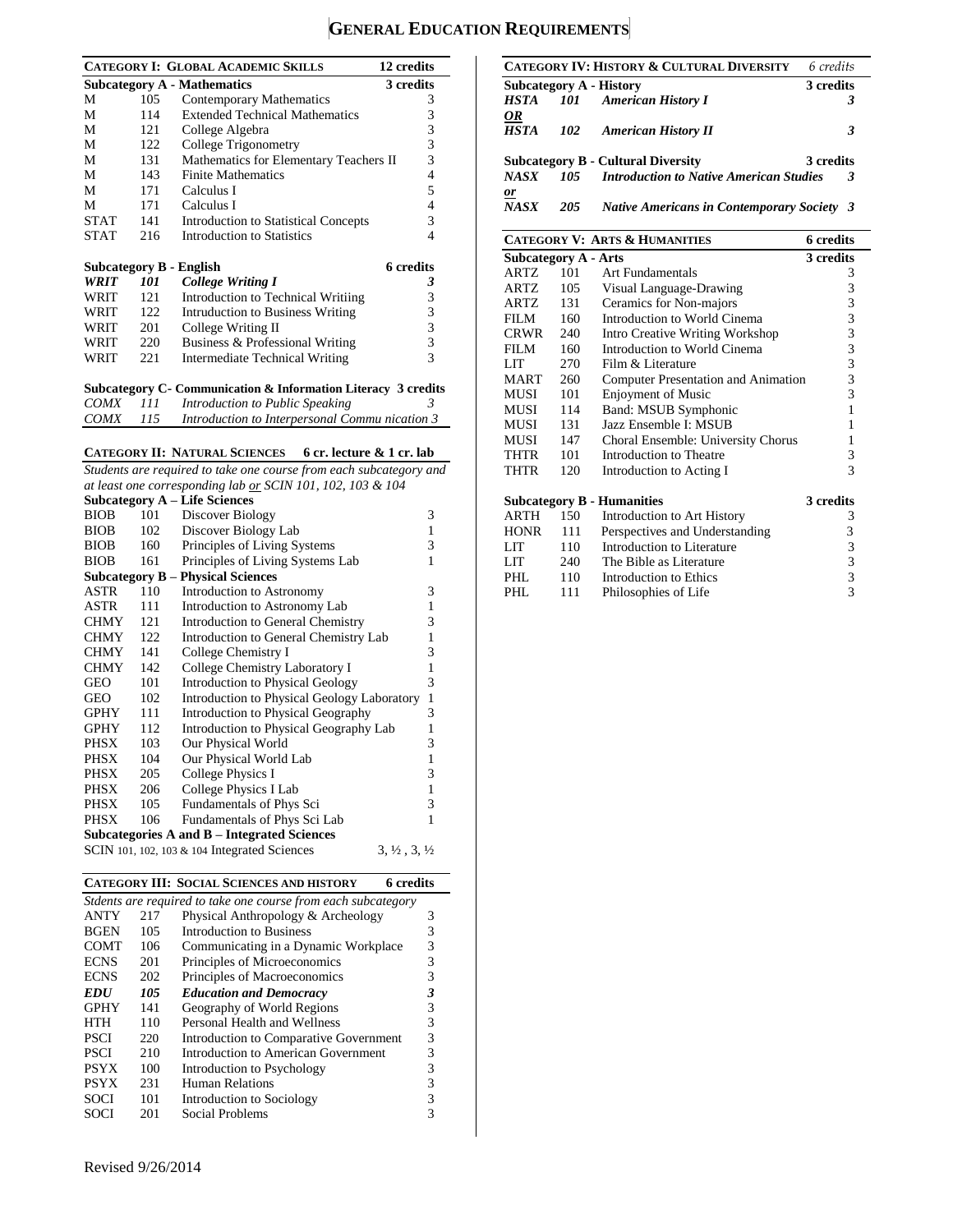|                                    |              | Course                                                                        | <b>Credits</b> | Grade | <b>Semester</b> | Equivalent |
|------------------------------------|--------------|-------------------------------------------------------------------------------|----------------|-------|-----------------|------------|
| <b>Professional Education Core</b> |              |                                                                               |                |       |                 |            |
| *#EDU                              | 105          | <b>Education and Democracy</b>                                                | 3              |       |                 |            |
| ^#EDU                              | 220/<br>220L | Human Growth and Development/<br>Lab (45 hour practicum required)             | 3              |       |                 |            |
| #EDU                               | 221          | <b>Educational Psychology and Measurement</b>                                 | 3              |       |                 |            |
| $^{\wedge\text{HEDSP}}$            | 204          | Introduction to Teaching Exceptional Learners<br>(15 hour practicum required) | 3              |       |                 |            |
| <b>HTH</b>                         | 412          | Drugs and Alcohol                                                             |                |       |                 |            |
| <b>EDU</b>                         | 333          | Reading and Writing Across the Curriculum                                     | 3              |       |                 |            |
| <b>EDU</b>                         | 380          | Introduction to Curriculum Planning/Practice                                  | 2              |       |                 |            |
|                                    |              | <b>Content Methods Course</b>                                                 | $3-4$          |       |                 |            |
| <b>EDU</b>                         | 406          | Philosophical, Legal & Ethical Issues in Education                            | 3              |       |                 |            |
| <b>EDU</b>                         | 495A         | Student Teaching: K-12                                                        | 9              |       |                 |            |
| <b>OR</b><br><b>EDU</b>            | 495C         | Student Teaching: 5-12                                                        |                |       |                 |            |

\*May satisfy Academic Foundations/General Education requirements.

#Required for Admission to the Teacher Education Program.

#### **Reading Major Requirements**

| <b>EDU</b> | 336  | Cognitive and Language Development in Young<br>Children | 3 |  |
|------------|------|---------------------------------------------------------|---|--|
| EC         | 437  | Child in the Family System                              | 3 |  |
| <b>EDU</b> | 433  | Reflective Practices in Teaching Reading                | 4 |  |
| <b>EDU</b> | 330  | <b>Emergent Literacy</b>                                | 3 |  |
| <b>EDU</b> | 413  | Developing Student Writing                              | 3 |  |
| <b>EDU</b> | 430  | Teaching Reading K-3                                    | 3 |  |
| EDU        | 435  | Theories in Reading                                     | 3 |  |
| EDU        | 438  | Literacy Assessment, Diagnosis and Instruction          | 3 |  |
| <b>EDU</b> | 432  | Literature and Literacy for Young Adults                | 3 |  |
| EDU        | 495D | Reading Student Teaching I                              | 3 |  |
| EDU        | 495E | Reading Student Teaching II                             | 3 |  |

## **Restricted Electives**

| <b>EDU</b> | 434 | <b>Reading Round Table</b> |  |  |
|------------|-----|----------------------------|--|--|
| <b>EDU</b> | 436 | Storytelling<br>ີ          |  |  |

# **Second Teaching Major**